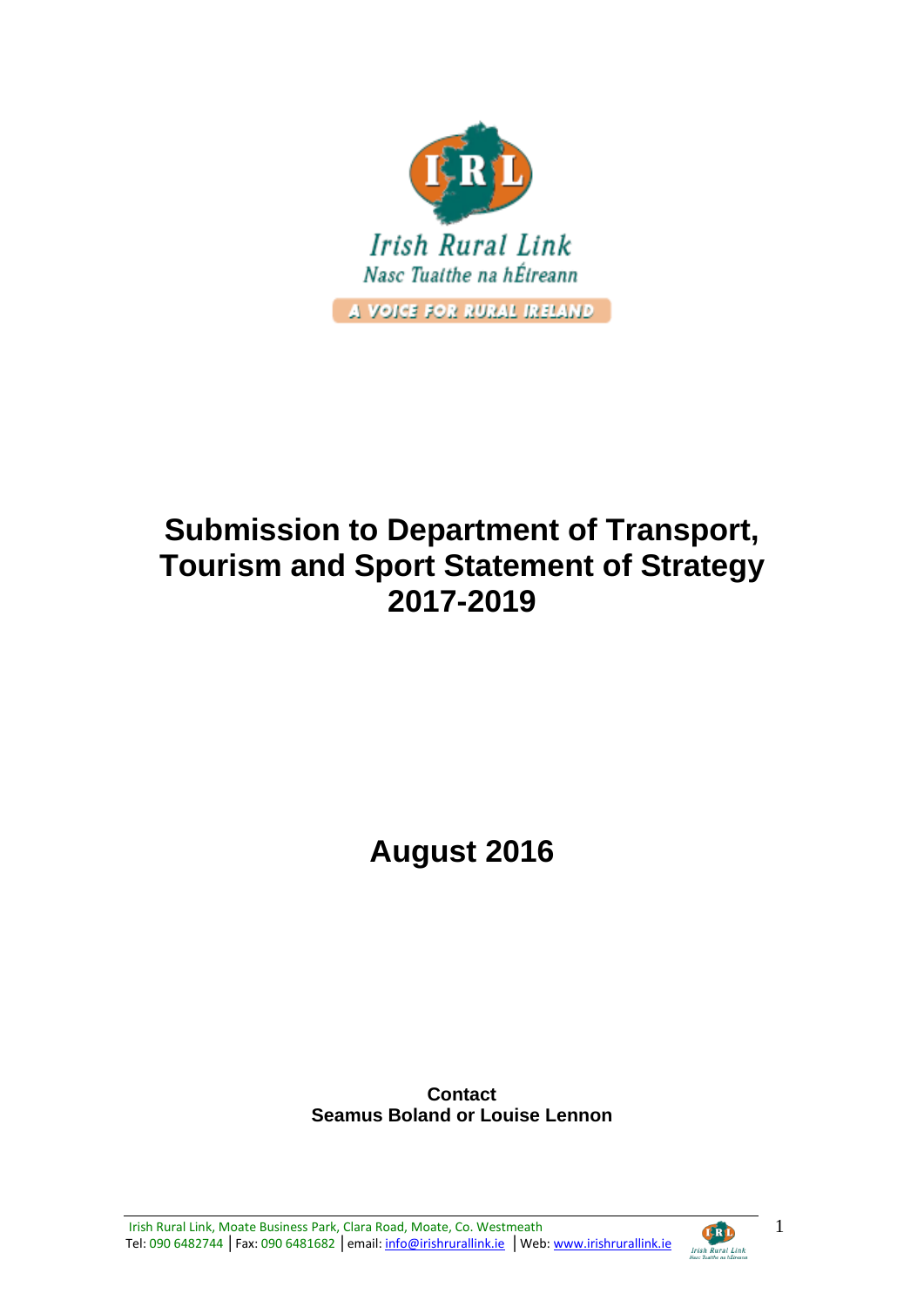

# **Irish Rural Link Submission to Department of Transport, Tourism and Sport on Statement on Strategy 2017-2019**

**Summary** 

| <b>Issue</b>                                                   | <b>Recommendations</b>                                                                                                                                                                                                                                                                                                         |
|----------------------------------------------------------------|--------------------------------------------------------------------------------------------------------------------------------------------------------------------------------------------------------------------------------------------------------------------------------------------------------------------------------|
| <b>Rural Strategies</b>                                        | With the development of a Department on Regional and Rural Affairs it<br>is imperative other Departments work closely with this Department to<br>ensure a rural remit is included in policies and strategies.                                                                                                                  |
| <b>Rural</b><br>Transport<br>Programme                         | Maintain and extend current supports to Rural Transport Programme.<br>Re-organise the method of finance allocation under the free transport<br>programme. As it is currently constructed, it fails to be of benefit to the<br>vast majority of people on social welfare in rural areas who are entitled<br>to it.              |
| <b>Bus Éireann</b>                                             | A rural protocol to include a socio-economic analysis of any cessation of<br>change to Bus Eireann routes must be carried out and possible<br>alternatives to closures are examined.                                                                                                                                           |
| <b>Inter-Town</b><br>Inter-<br>and<br><b>Village transport</b> | These services need to be maintained and even improved upon to<br>coincide with the development of Small Town and Village Renewal<br>Scheme. There needs to be cross departmental work between<br>Department of Transport, Tourism & Sport and Department of Arts,<br>Heritage, Regional, Rural and Gaeltacht Affairs on this. |
| <b>Rail Service</b>                                            | Ancillary services must be in place in rural areas for people to be able to<br>access rail services. More incentives are needed to encourage people to<br>use rail services.                                                                                                                                                   |
| <b>Regional Airports</b>                                       | Continue to implement the Regional Airports Programme 2015-2019.<br>Any reviews that are undertaken of regional airports must look at the<br>social benefits of these as well as the economic benefits.                                                                                                                        |
| <b>Rural Social Inclusion</b>                                  | All public transport providers must have a rural social inclusion remit so<br>that every person has equal access to public transport regardless of<br>their location.                                                                                                                                                          |



2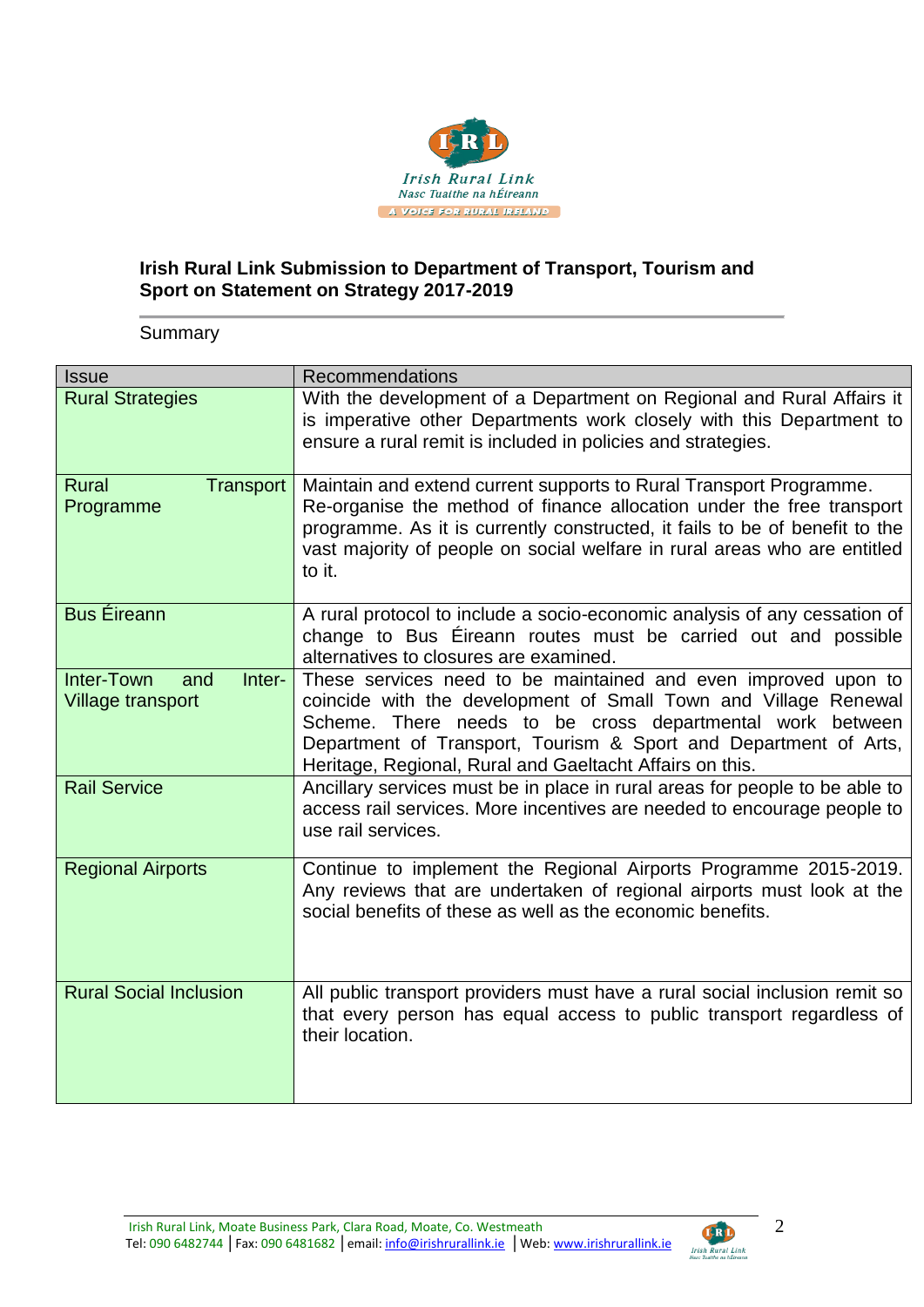| and Strategies | <b>Rural Proofing of Policies   All policies/strategies development by any Government Department</b><br>must encompass all aspects of rural life and work with the new<br>Department of Regional and Rural Affairs to ensure their policy/strategy<br>is rural proofed. |
|----------------|-------------------------------------------------------------------------------------------------------------------------------------------------------------------------------------------------------------------------------------------------------------------------|
|                |                                                                                                                                                                                                                                                                         |

#### **Overview**

Irish Rural Link (IRL) is the national network of rural community groups, representing over 600 groups and thousands of individuals committed to socially, environmentally and economically sustainable rural communities.

Transport in rural areas is very often seen as a lifeline to people and plays an imperative role in preventing isolation for people living in rural and sometimes very remote areas. However, people living in rural areas cannot access a widespread rural transport service or take advantage of free travel entitlements. Bus Éireann and Irish Rail services are often quite limited in rural parts of the country making it difficult for people to access other services such as health, education etc. Evaluation of these services is very often based on Value for Money with little consideration of the social impact it has on a community or people in that community if the service ceases to exist.

The Rural Transport Programme provides many benefits including helping to combat rural isolation. However, funding for the programme still remains at  $\epsilon$ 9 million which is far short of the 2016 target of  $\epsilon$ 18m.

The new Statement of Strategy 2017-2019 needs to be rural proofed and inclusive of all people in society.

#### **Overall Rural Strategies**

Irish Rural Link welcomes the appointment of a Minister for Regional Development and Rural Affairs at cabinet level and will be charged with the implementation of CEDRA report and the Rural Charter.

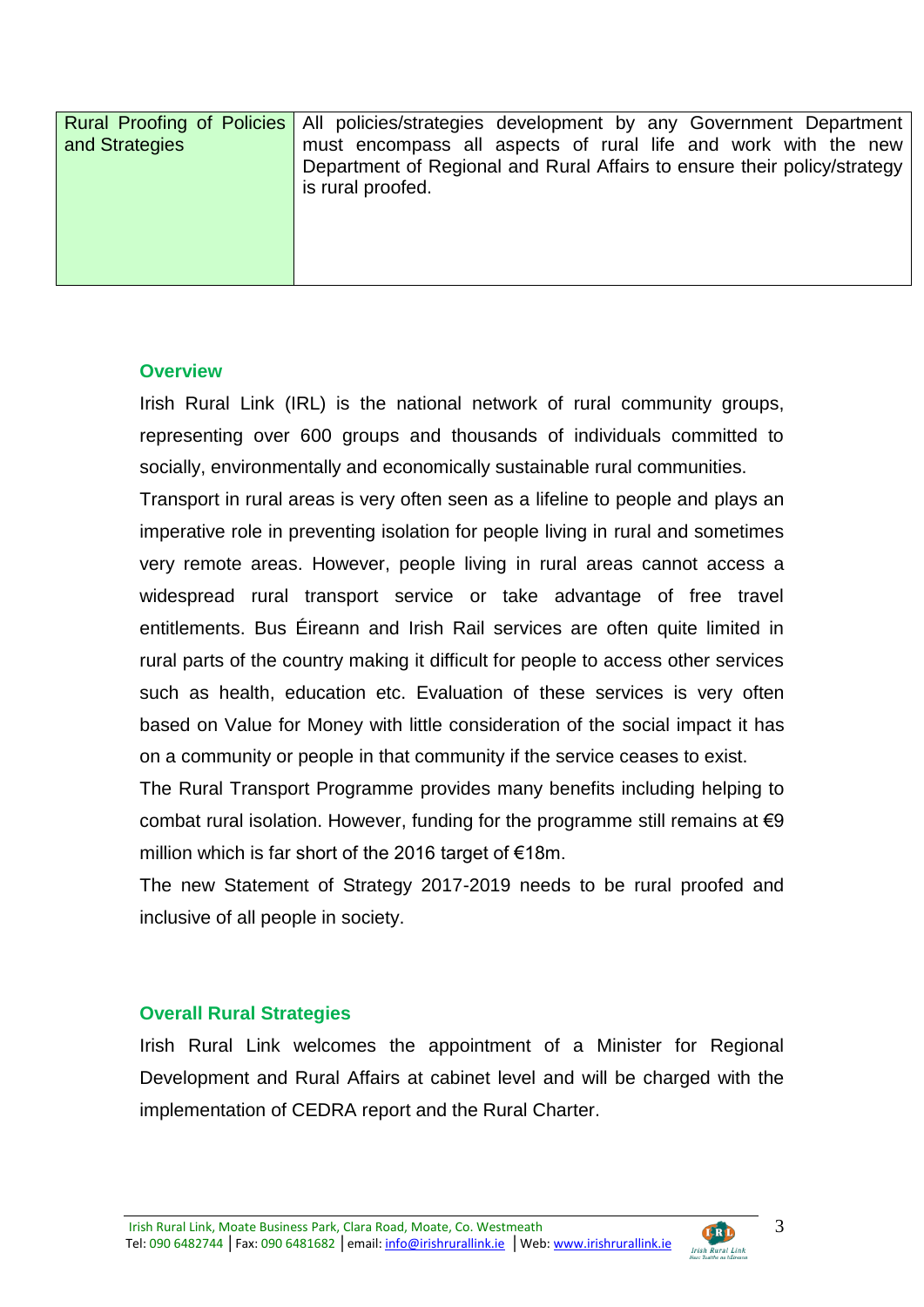The lack of any functioning overall strategy to inform Government policy on rural development has completely disadvantaged rural communities over the years. The demise of the white paper on rural development coupled with the ending of the National Spatial Strategy has meant that there is no overarching strategy that can inform all departments on rural policy. National policies are then rolled out without any analysis of the unintended consequences for rural areas.

The new Statement of Strategy for 2017-2019 by the Department of Transport, Tourism and Sport must work with Department of Arts, Heritage, Regional, Rural and Gaelteacht Affairs to ensure that transport needs for all people living in rural areas are fully met.

## **Rural Transport Programme**

The many benefits of the Rural Transport Programme include the important role it plays in combating rural isolation, particularly for older people. It also represents value for money, carrying approximately 1.5 million passengers annually, and functioning on less than 1.2% of the total annual investment in public transport. The role of community groups and non profit organisations in delivering this programme has been instrumental in affordability, capacity building and community involvement. Rural transport was acknowledged in the Programme for Government and we urge the Government to be cognisant of the impact of any changes to existing routes will have on people in remote rural areas.

Irish Rural Link makes the following recommendations:

- Funding for Rural Transport needs to be increased from its current level of €9m, far short of the 2016 target of €18m.
- Maintain and expand current supports to Rural Transport Programme
- Improve integration of rural transport services, including the Rural Transport Programme, Bus Éireann rural stage carriage services, health related and school transport services.



**CERD**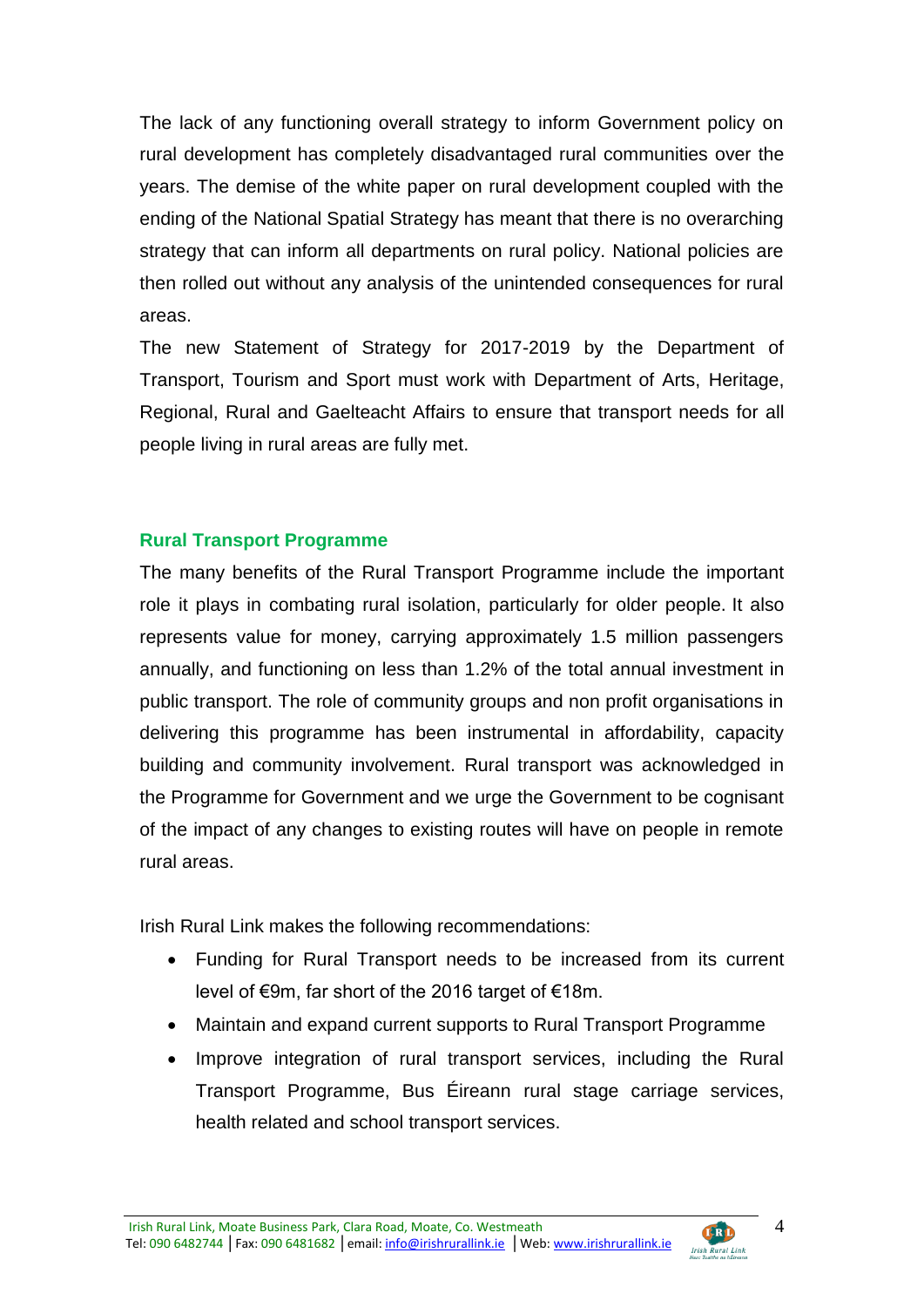- IRL supports the development of the National Positive Ageing Strategy to deal with issues around incomes, isolation and poor access to services for older rural dwellers.
- Re-organise the method of finance allocation under the free transport programme. As it is currently constructed, it fails to be of benefit to the vast majority of people on social welfare in rural areas who are entitled to it.

# **Bus Éireann**

Bus Éireann has a public transport remit because it is publicly funded. Public funds subsides unviable routes. Many public services are unviable such as health but this does that mean that we cut all services that are not commercially viable. In 2015, Bus Éireann planned to cut almost 100 services in rural towns and villages; reducing their daily services from 198 to 105. Bus Éireann should have a social as well as an economic dimension to their remit. A public enquiry into how much public subsidy Bus Éireann receives, what routes receives subsidies and which routes are profitable should be made available.

IRL continue to call for a rural protocol which outlines steps to be taken before services are lost in rural areas whether they are bus services or other vital public services. The protocol would include a socio economic analysis of the services and look at possible alternatives to closures.

#### **Inter-Town and Inter-Village Transport**

With the revitalising of towns and villages as one of the key priorities of the new Government and the development of a Town and Village Renewal Scheme, the importance of inter-town and inter-village transport cannot be overlooked within the scheme and within the DTTS Strategy 2017-2019. Inter town and inter village transport is important to help people living in rural areas with no access to a car travel from one town/village to another to do their daily business or for social events. This service will help to bring economic activity

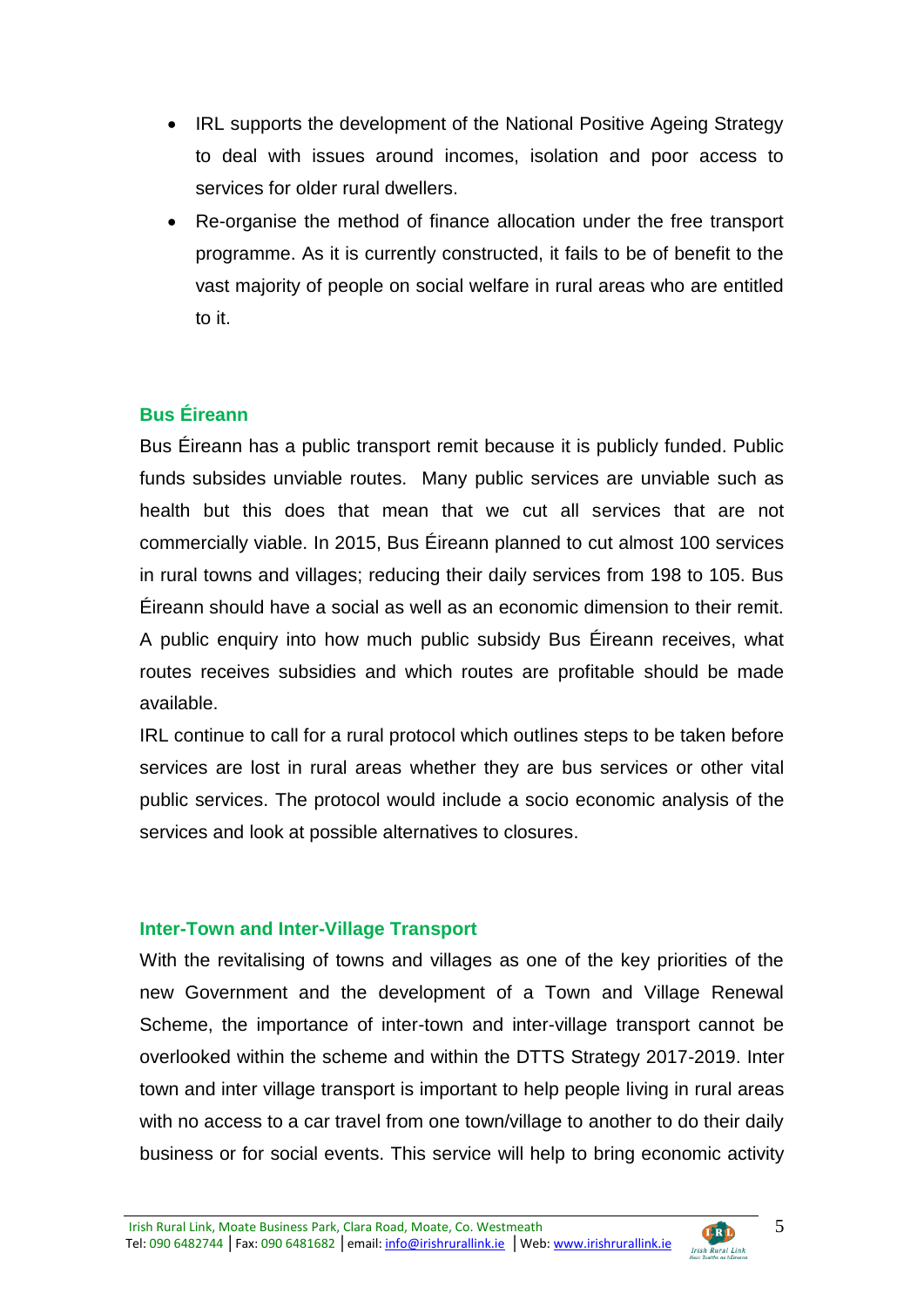back to the main streets of small towns and villages and to restore these as a platform of creating a vibrant rural hinterland.

Cross departmental work between Department of Transport, Tourism and Sport and Department of Arts, Heritage, Regional, Rural and Gaelteacht Affairs is now needed to maintain and improve inter town and inter village transport to help rejuvenate small towns and villages.

#### **Irish Rail**

Better use of Irish Rail services could be made, especially by people living in rural areas, if ancillary services were in place to get people to the train station. There is an opportunity for Irish Rail to link in with Bus Eireann, Rural Transport and Inter Village/Inter Town transport to ensure that there are regular services to train stations so people can avail of rail services and that timetables coincide with one another as much as possible.

More incentives are needed to encourage people to use rail services, whether for business or leisure.

## **Regional Airports**

The economic role regional airports play in terms of tourism and business cannot be overlooked. However, they also play a role in terms of connecting some of the most isolated and remote areas to the rest of the country and Europe and can be seen as a lifeline for social services such as health and education<sup>1</sup>. Exchequer funding for regional airports in Galway and Sligo ceased in 2011 following a Value for Money Review. Any future reviews carried out in the other existing regional airports must include a social analysis of the airport to the region.

The implementation of Regional Airports Programme 2015-2019 must continue; with continuous evaluation of the programme and outcomes taking into account the social benefits of these airports.



<sup>1</sup> <sup>1</sup> About Donegal Airpor[t http://www.donegalairport.ie/index.php/about](http://www.donegalairport.ie/index.php/about)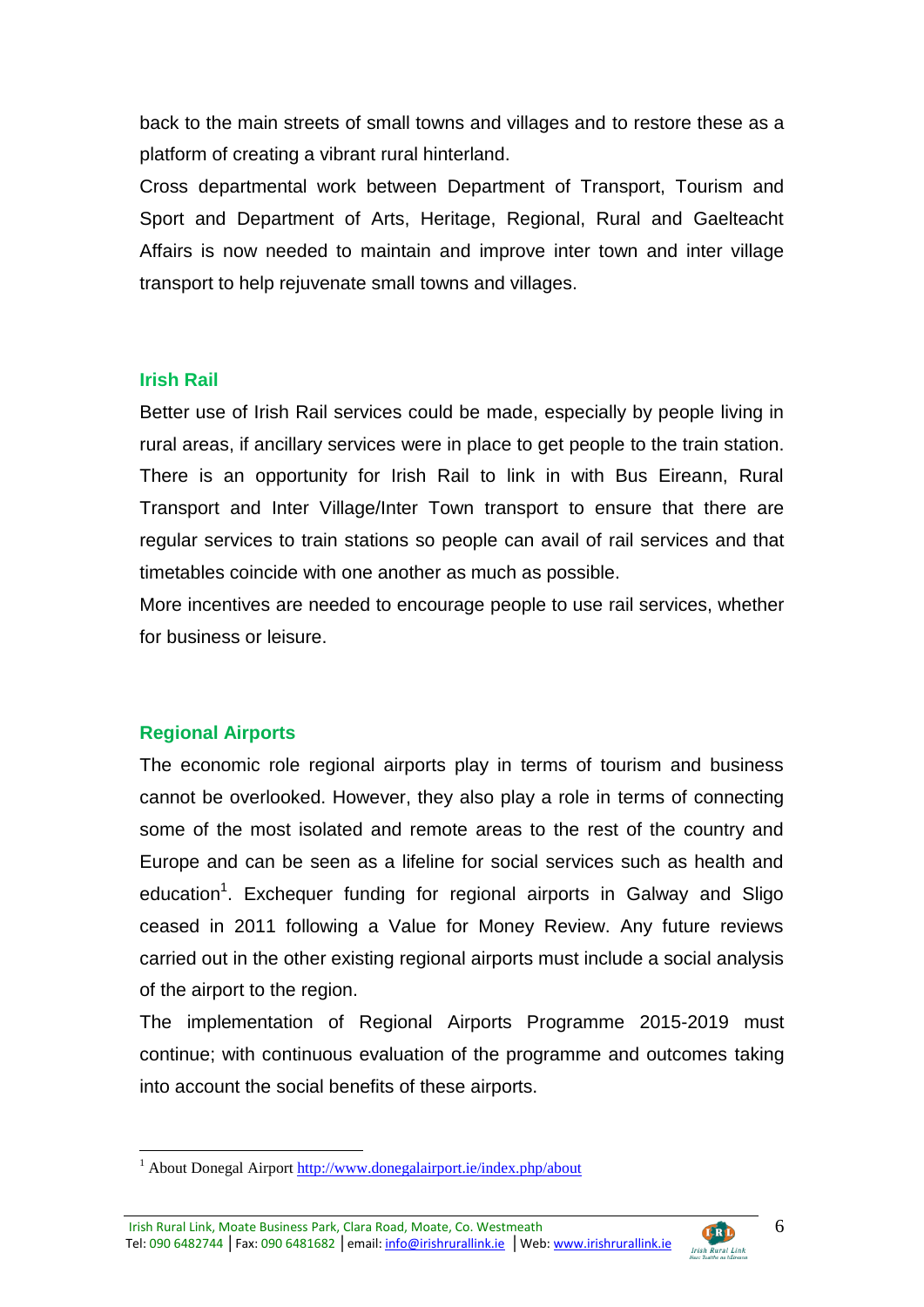#### **Rural Social Inclusion**

Transport is the one means of connecting people and communities. Having some form of transport available can be the difference between a person becoming isolated from or actively involved in society. The car is the main mode of transport for the majority of people living in rural areas but for many others, they do not have access to a car and have to depend on public transport to attend appointments, do their daily business, etc. However, Bus Eireann or Irish Rail Services are not available in all rural areas which can isolate people. The Rural Transport Programme has alleviated some of the problems of isolation and social exclusion. However, as mentioned above this programme needs to be adequately funded and resourced, with social inclusion being the main focus of the programme. The main purpose in establishing this programme was to ensure that all people in rural areas; older people, people with disability have their travel needs met that existing train and bus services were not able to meet. This needs to continue to be the focus of the programme.

With wheelchair accessibility only available on a limited number of Bus Eireann coaches and routes, this excludes many wheelchair users in rural areas from accessing this service. Many rural areas would not be served by rail service either. Public transport must have a social inclusion remit in their strategies and continuous improvements made to ensure that their services are accessible to all.

#### **Rural Proofing of Policy**

With the development of a Regional Development and Rural Affairs Minister and Department, IRL call for any policies/strategies developed to encompass all aspects of rural life and work with other Government Departments, including Department of Transport, Tourism and Sport, to rural proof any policy being developed that can impact on people living in rural Ireland.

As the primary national economic policy tool, the annual budget should contain a commitment to regional equity and the prevention of urban bias, which compromises not just the social and environmental pillars of

7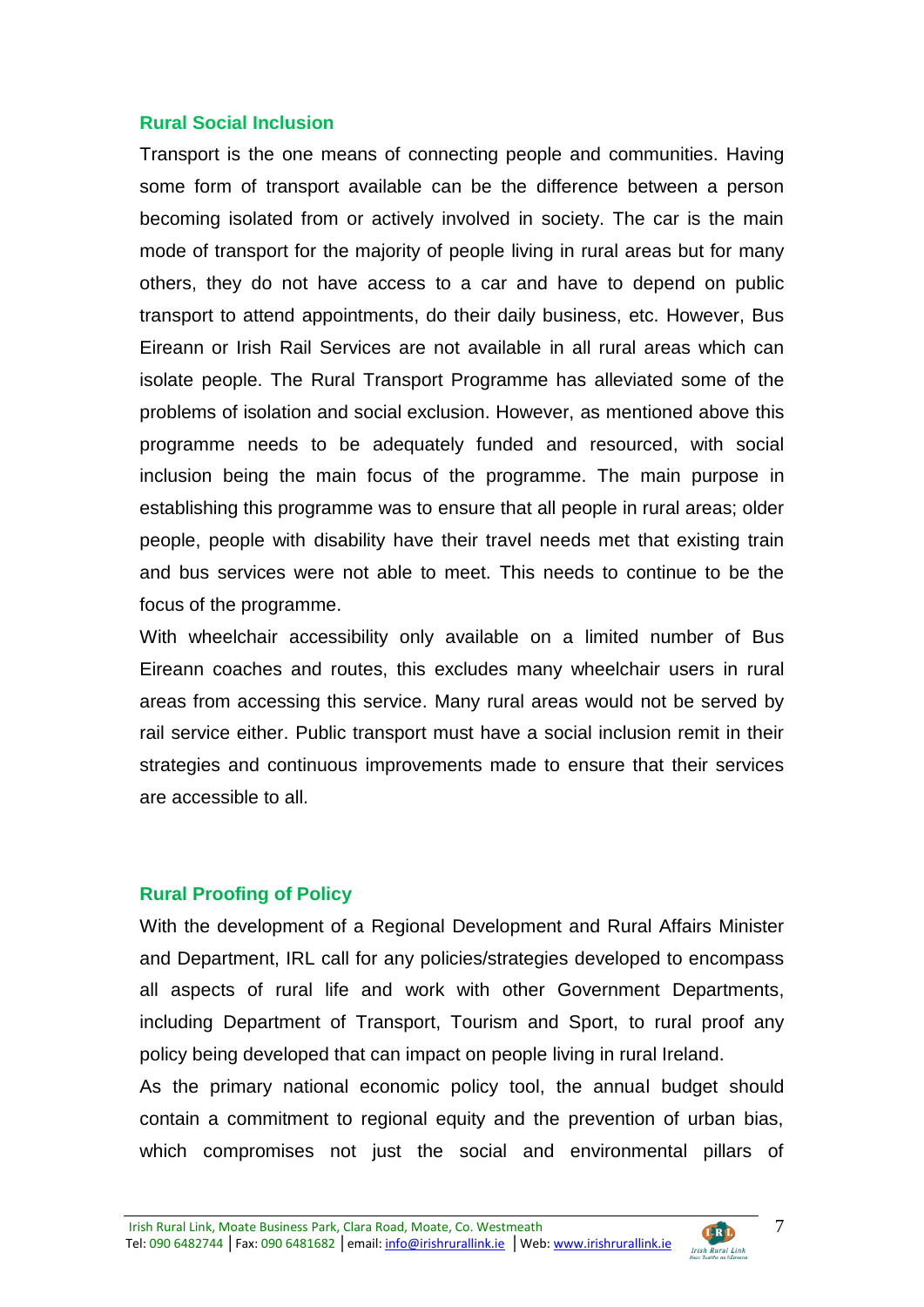sustainability, but also the capacity of regional economies to utilise their potential and adapt to current and future challenges.



**CED**